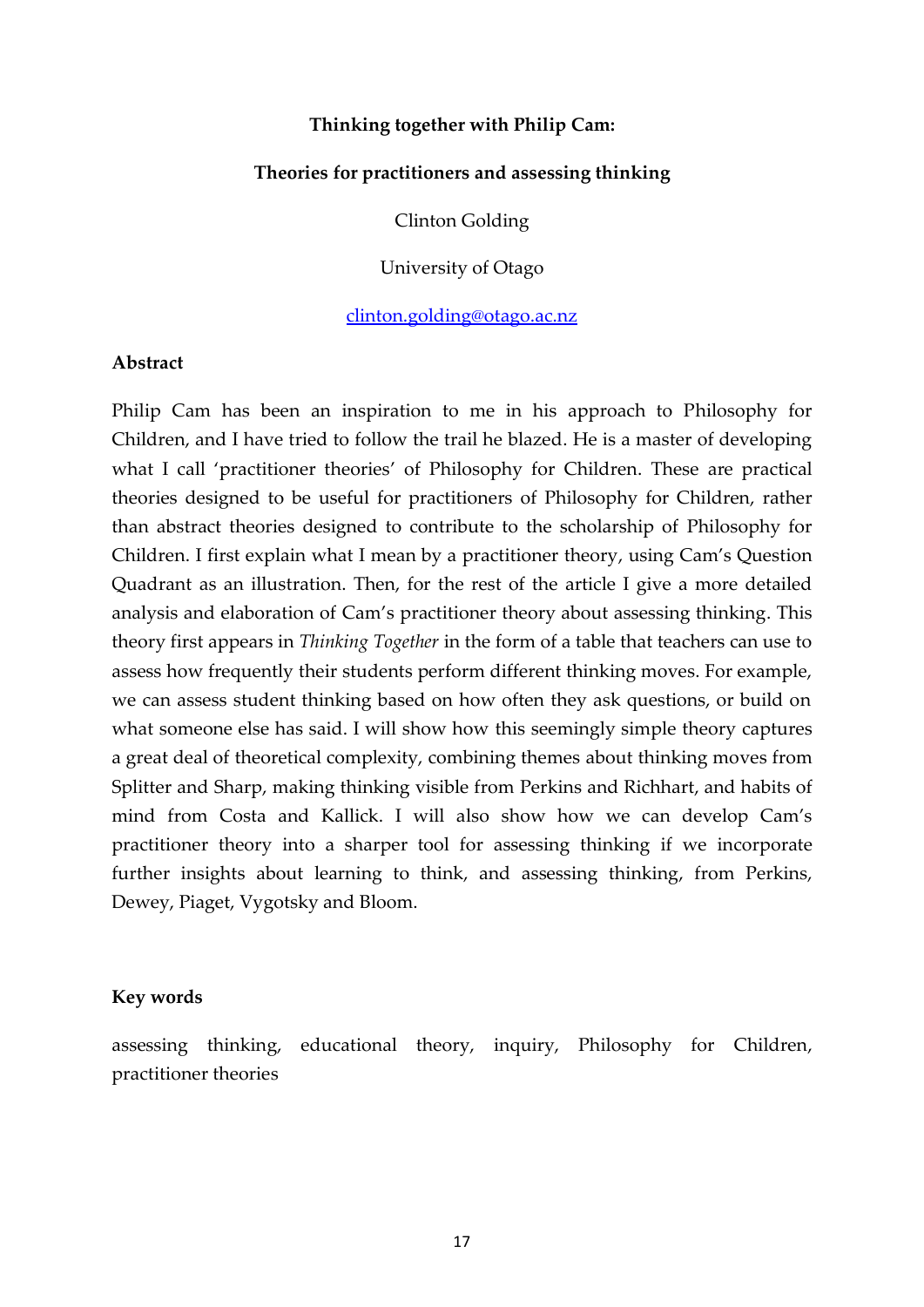# **My debt to Philip Cam**

Philip Cam was also one of the key people who introduced me to Philosophy for Children in the early 1990s. I was taught by him and eventually taught with him. He is an inspiration to me in many ways and I have tried to follow his lead in my own work, building on the many contributions he has made.

In his career Cam shifted from academic philosophy and the scholarly field of Philosophy of Mind to instead focus on practical, useful philosophy, most prominently in his work in Philosophy in Schools. I found this shift very encouraging, and it helped me make the decision to give up academic philosophy in the late 1990s to pursue my own passion for Philosophy in Schools.

Much of my teaching and writing can trace its development through Cam's work, and he has influenced me in many ways: His written work was the foundation for my understanding of Philosophy for Children, and I used it frequently when I was teaching; He was my teacher in workshops and training sessions, most notably when I was training as a teacher educator in Philosophy for Children; We have had many informal chats at conferences and after hours in week-long training workshops; We have taught together and participated in many Community of Inquiry discussions; He reviewed my own work on Philosophy for Children and offered many valuable suggestions, such as the generous feedback he gave which helped me refine my *Connecting Concepts* (Golding 2002); finally, my PhD thesis (2010 and summarised in Golding 2009) is full of references to his work.

## **Building on what Cam said**

There was a characteristic pattern to how I built on the contributions offered by Cam. He would offer some new idea, I would experience an 'ah-ha' moment, and then spend several years working out the implications and developing the idea to my satisfaction.

The new ideas might emerge when I taught a workshop with Cam, participated in a Community of Inquiry with him, or chatted with him after a session. Or the new idea might come from reading one of his texts where he presented a different way to understand how to teach and learn Philosophy, or a new tool for facilitating thoughtful inquiry.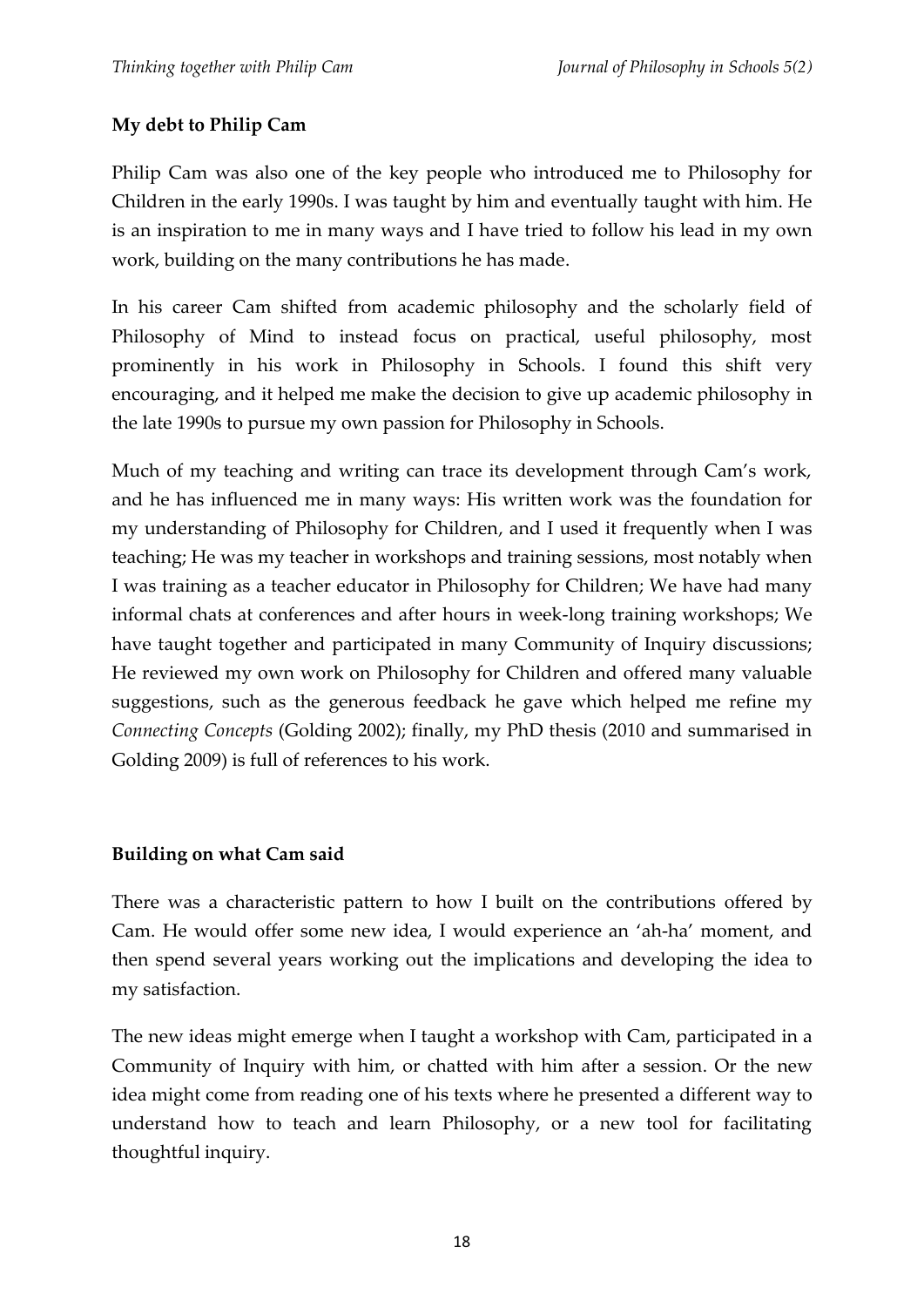I would then experience an 'ah-ha!' moment where something hazy would suddenly be clear. For example, Cam's explanation of what counts as a philosophical question was a revelation for me:

Philosophical questions are essentially contentious. They don't call for the correct answer. They demand further investigation and admit of different answers that may have one merit or another. They point to problems that cannot be solved by calculation, or by consulting a book, or by remembering what the teacher has said. *They require children to think for themselves.* (Cam 1995, p. 15)

Before I read this I was hazy about how to explain what counts as a philosophical question, or why some questions were not philosophical. But Cam's account allowed me to discern and explain the important differences, and this also sharpened my practice.

Cam's thinking stories (Cam 1993, 1994, 1997) and his work on the inquiry process of Philosophy for Children (Cam 1995, 2006), showed me the underlying process of philosophical inquiry: (1) problematic situation, (2) initiating, (3) suggesting, (4) reasoning and conceptual exploration, (5) evaluating, and finally (6) concluding (Cam 2006, p. 12). This led me to the important insight that philosophical inquiry could be stimulated in multiple ways, and so Philosophy for Children need not start with reading a Lipman story like *Harry* (1982). It also led to the insight that thinking proceeds by various moves: agreeing, disagreeing, giving examples, giving reasons, etc.

These insights from Cam were not merely bright sparks that quickly faded, but torches I could use to ignite further insights and to illuminate practice. Cam has never presented his work as the final answer about philosophical questions or the inquiry process, but rather as a helpful way to understand, which we can later refine and sharpen. As such, Cam takes a Deweyan approach where he seeks fallible, revisable conclusions that we are warranted to use for further inquiry, and he avoids final settled answers (Dewey 1938).

When I engaged with the insights offered by Philip Cam, it was like he and I (and many others) were (and still are) participating together in a long-term, international Community of Inquiry. Cam has contributed many ideas to this Community of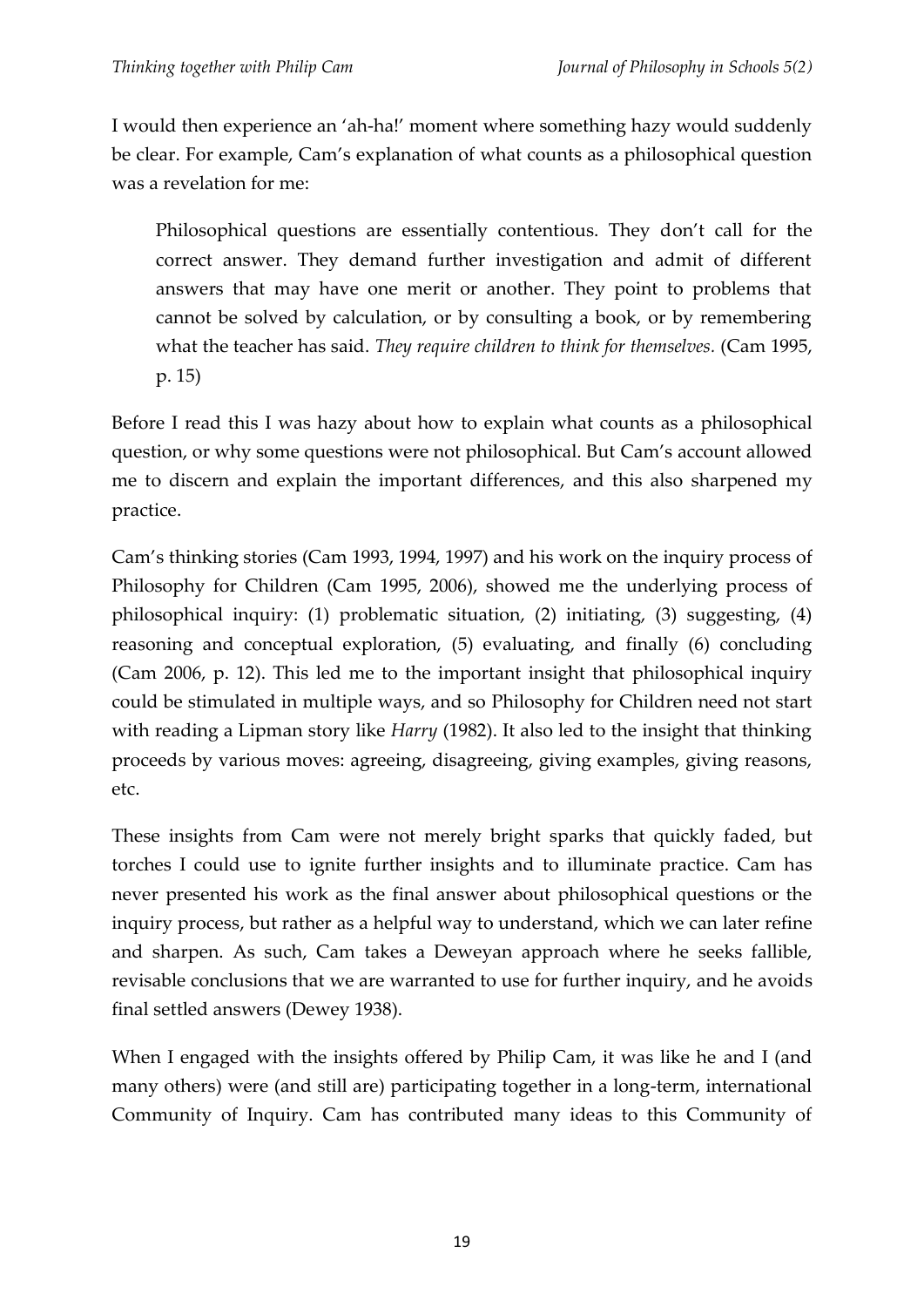Inquiry so that others can build on what he has said.<sup>1</sup> This 'thinking together' approach stimulated me to inquire further, to clarify and elaborate the insights I had as a result of Cam's work.

So, I am indebted to Cam as a major influence on my own work. I built on the insights Cam had shown me, and came up with more and more handy practical theories for teaching and learning Philosophy for Children. For example, Cam's work on philosophical questions is the foundation for my account of different kinds of philosophical questions and ways to distinguish philosophical questions (Golding 2007, 2014a), and his work on philosophical inquiry is the basis for my account of thinking moves and making philosophical progress (as presented in Golding 2009, 2014a).

# **Philip Cam, master of the practitioner theory**

Cam is a master of developing what I call 'practitioner theories' (Golding 2014b). I will explain what this means using an illustration from Cam's work (the question quadrant), and then I will explore another of Cam's practitioner theories, his theory of assessing thinking, and show how this might be elaborated.

I coined the term 'practitioner theory' to describe practical theories designed to be useful in practice, as distinct from abstract theories designed to contribute to a scholarly field (Golding 2014b). My distinction between practitioner theories and abstract, explanatory theories is similar to Schön's (1983) distinction between practical 'fundamental theories' which have the 'optimal fuzziness' necessary for navigating messy practice, and abstract theories which are characterised by 'unusable precision' (Schön 1983, pp. 319-320). Practitioner theories are 'fertile'

<sup>1</sup> <sup>1</sup> While all scholarly fields might be described as an international Community of Inquiry, where scholars build on the work of other scholars and contribute to an ongoing conversation, I suggest that the international Community of Inquiry around P4C may have been a little special. The scholarly work around P4C was often conceived as 'our' project jointly developed by an international community working together, and as such, even though there are prominent voices, it is harder to tease out who made what contribution. This is different from the more normal situation where researchers compete with each other so they can be seen as making the next important contribution. Furthermore, even though there is disagreement in the P4C international Community of Inquiry, it is frequently in the spirit of advancing our collaborative inquiry, rather than in spirit of attacking and defending positions, as is more common elsewhere.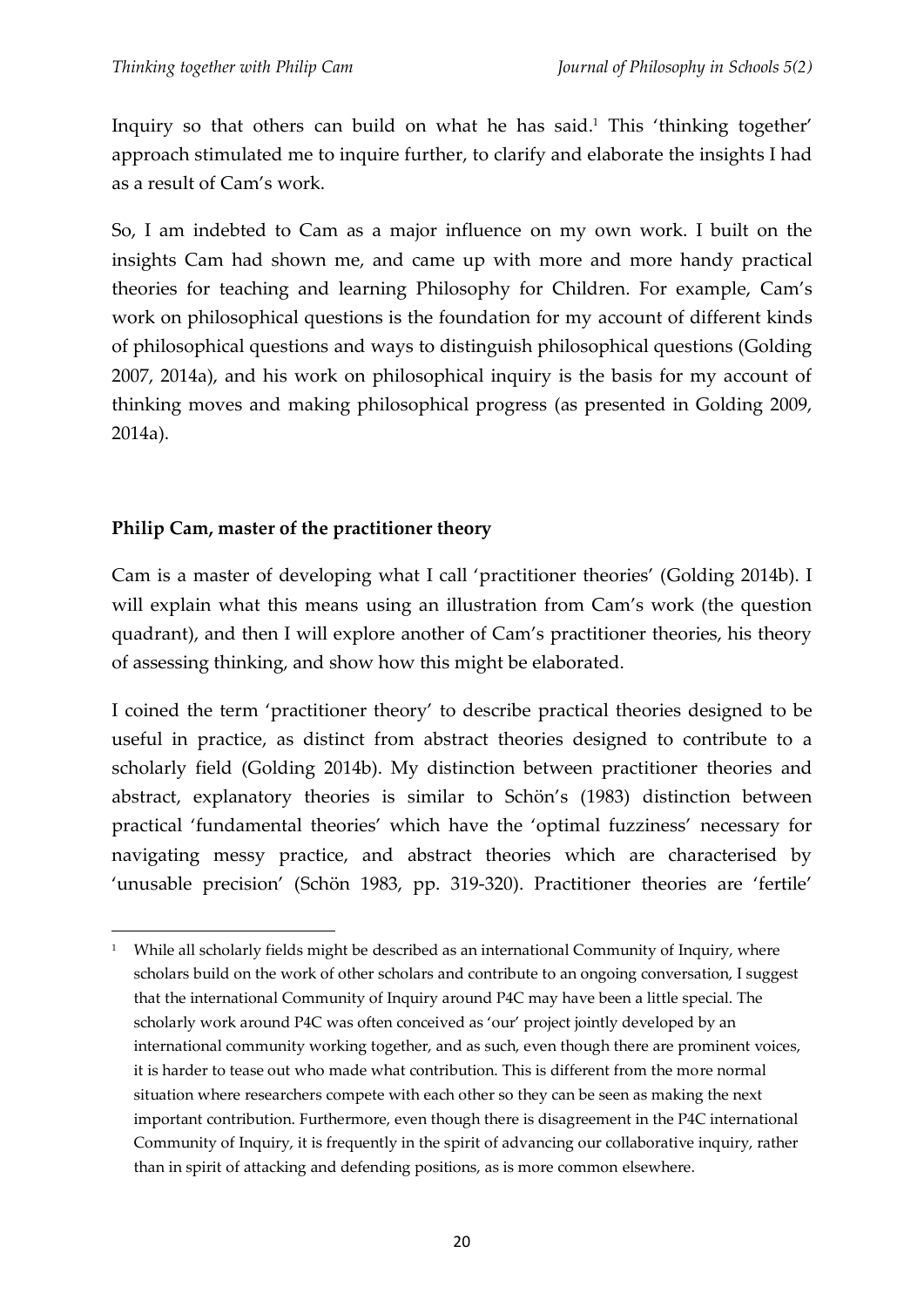rather than 'straight-jacketing' (Thomas 2007, p. 46). So, a Philosophy for Children practitioner theory is a systematic body of knowledge and principles which is handy for practitioners (Golding 2014a), rather than scholarly rigorous.

Both Cam and I are indebted to the pragmatist influence of Dewey for this way of thinking about theory. This conception of practitioner theories also has important parallels in neo-pragmatist views of philosophy, such as Goodman's description of theories that have efficacy in world-making and understanding. Under this view, a practitioner theory is:

Proposing a categorisation or scheme of organisation, calling attention to a way of setting our nets to capture what may be significant likenesses and differences. Argument for the categorisation, the scheme, suggested could not be for its truth, since it has no truth-value, but for its efficacy in world-making and understanding. An argument would consist rather of … pointing out obscurities and confusions that are clarified by this association … For a categorical system, what needs to be shown is not that it is true but what it can do. Put crassly, what is called for in such cases is less like arguing than selling. (Goodman 1978, p. 129)

Kekes (1980) also captures something important about practitioner theories in his description of 'interpretations'. A practitioner theory 'provides a possible way of thinking about a segment of reality'. They can be thought of 'as issuing a conditional: if you think of reality in this way and act accordingly, then what was previously problematic will no longer be so' (p. 115). And finally, D'Agostino (2007) explains other important facets of practitioner theories:

We are trying to design a tool for use by certain kinds of agents to accomplish certain sorts of purposes in a certain kind of environment, and our problem is one of practical functional design, not of conceptual analysis or metaphysical speculation about The Good or The Right.

Following from D'Agostino (2007), the method for creating a practitioner theory might be termed 'pragmatist conceptual analysis' because the aim is to design useful concepts—concepts that will help solve the problems of practice—rather than discover the concept already out there. I have previously called this method 'bricolage':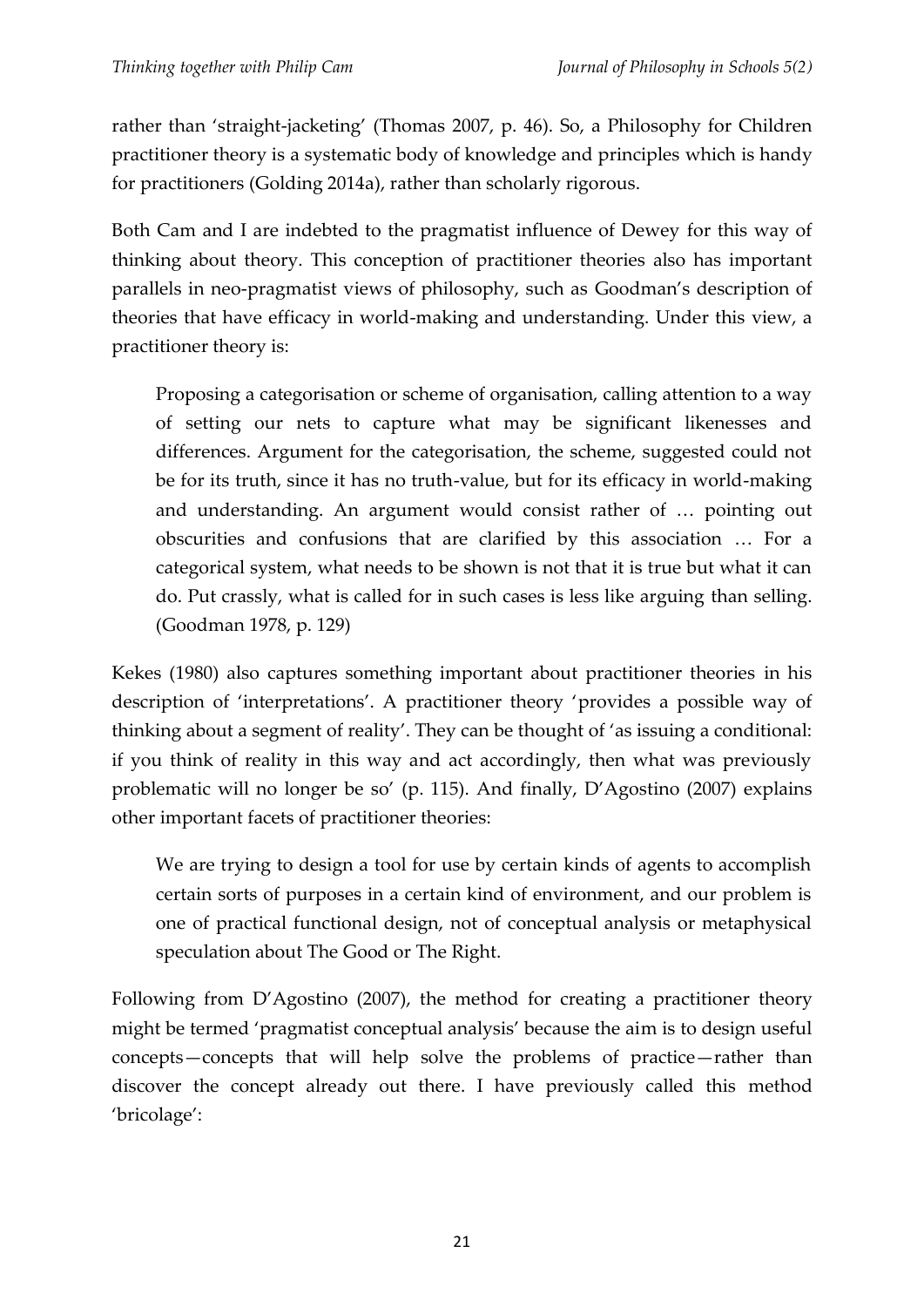1

I use 'bricolage' as Brandon (2004) does, to describe the practice of devising and using conceptions that are accurate enough for their intended function, where more accurate, precise or comprehensive conceptions would be unwieldy, or overly complex for this function. This is different from how Levi-Strauss (1966) uses 'bricolage' to describe an inferior practice of making do with whatever is at hand. The bricoleur in my sense is not restricted to what is already at hand and can fashion new conceptions, but the conceptions they are interested in are those that are good enough to be efficacious in the current situation, rather than conceptions that will work in all situations for all people. (Golding 2010, p. 23)

Developing practitioner theories seems fundamental to Cam's approach to Philosophy for Children, and I have tried to emulate this approach in my own work in Philosophy for Children, educating for thinking, and in education in general. Like Cam's, my work is primarily designed to be 'handy' (Golding 2014a) and to provide guidance for practitioners (Golding 2013a).

When Cam writes about Philosophy for Children he tends to be a practitionerresearcher, mindful of the issues of practice, rather than an ivory tower researcher. His theories are firstly for practitioners rather than scholars of Philosophy for Children, as reflected in the fact that most of his publications are for practitioners.<sup>2</sup> But this practitioner focus should not be seen as a sign of 'inferior' scholarship. As I argue in Golding (2014b), we need to legitimise theories developed to contribute directly to practice rather than developed to contribute to the abstract scholarship.

To illustrate what I mean by a practitioner theory I will give a brief account of Cam's Question Quadrant (See Diagram 1). This theory provides an extremely handy way to conceptualise different kinds of questions, which Philosophy for Children teachers can use in their practice. It may not be the most precise analysis of questions, and there will be exceptions, but if it were more precise it would not be as useful for teaching. As Cam says:

<sup>2</sup> I don't mean to imply a dualism between practitioner and abstract theories here. There is a continuum of work from pure practitioner theories written solely for practitioners through to pure abstract theories written solely for scholars. Obviously Cam has work written to guide practitioners (e.g. Cam 1995, 2006), and work written to contribute to scholarly fields in education (e.g. Cam 2009, 2010), and he has produced work in the middle which might have been designed for advancing a scholarly field, but which has practical implications (Cam, 2002). All I am claiming here is that Cam's work is typically closer to the practitioner end of the continuum, and it is this kind of work that I am paying homage to in this article.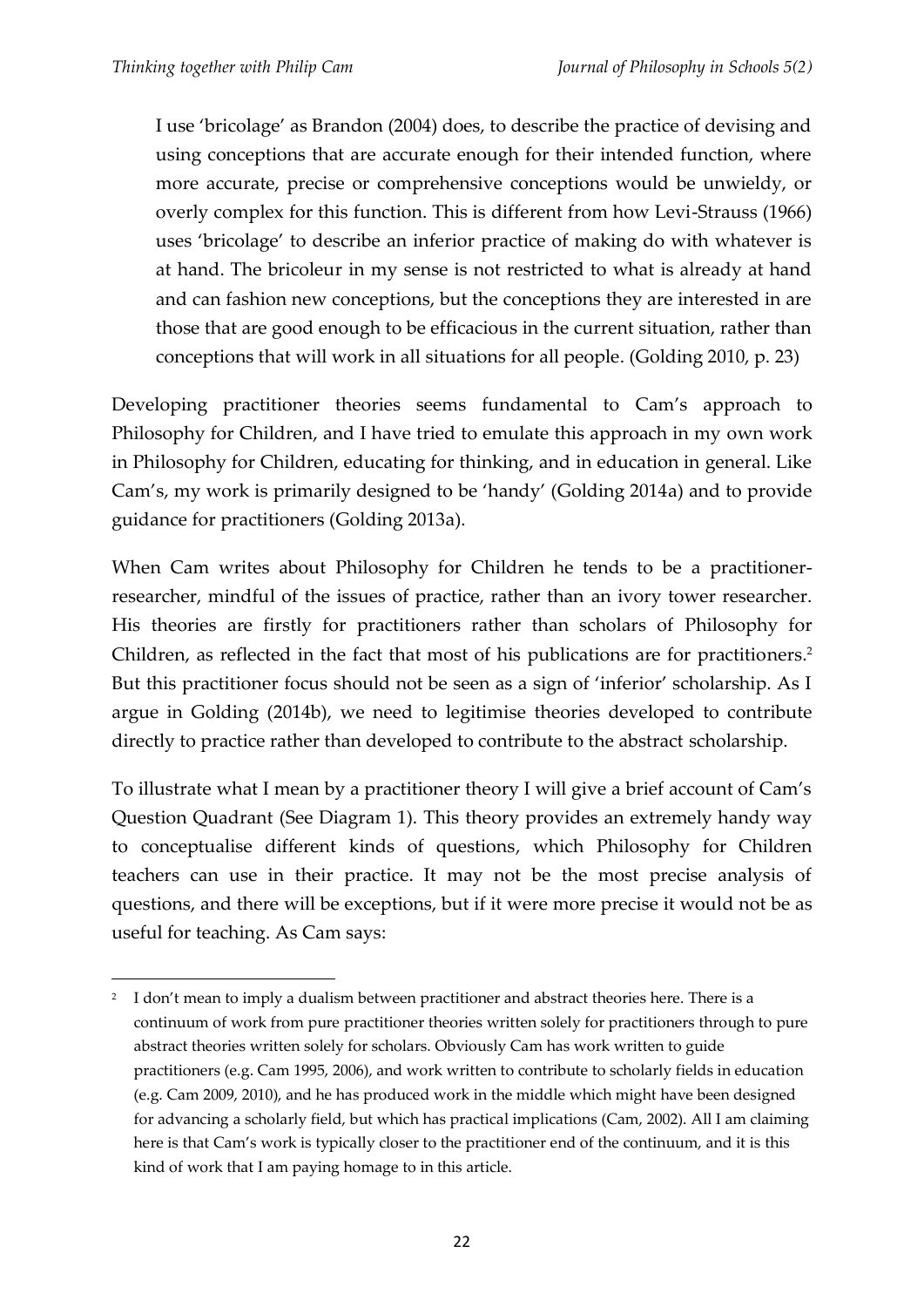I do not claim that it exhausts all possible questions that students might raise, or that its compartments are completely watertight. Nevertheless, I have found it good enough for practical purposes. (Cam 2006, p. 34)

I would go further and argue that it is necessary for such practitioner theories to be imprecise and incomplete, so that they can be useful in the classroom.



**Figure 1:** The question quadrant (adapted from Cam 2003, 2006)

The question quadrant summarises a theory about the classification of different kinds of questions, which is enormously useful for practitioners. By classifying questions as basic comprehension, factual research, speculation, and intellectual inquiry, teachers can more clearly discern important differences between different kinds of questions, and their various uses and drawbacks in the classroom and in philosophical inquiry.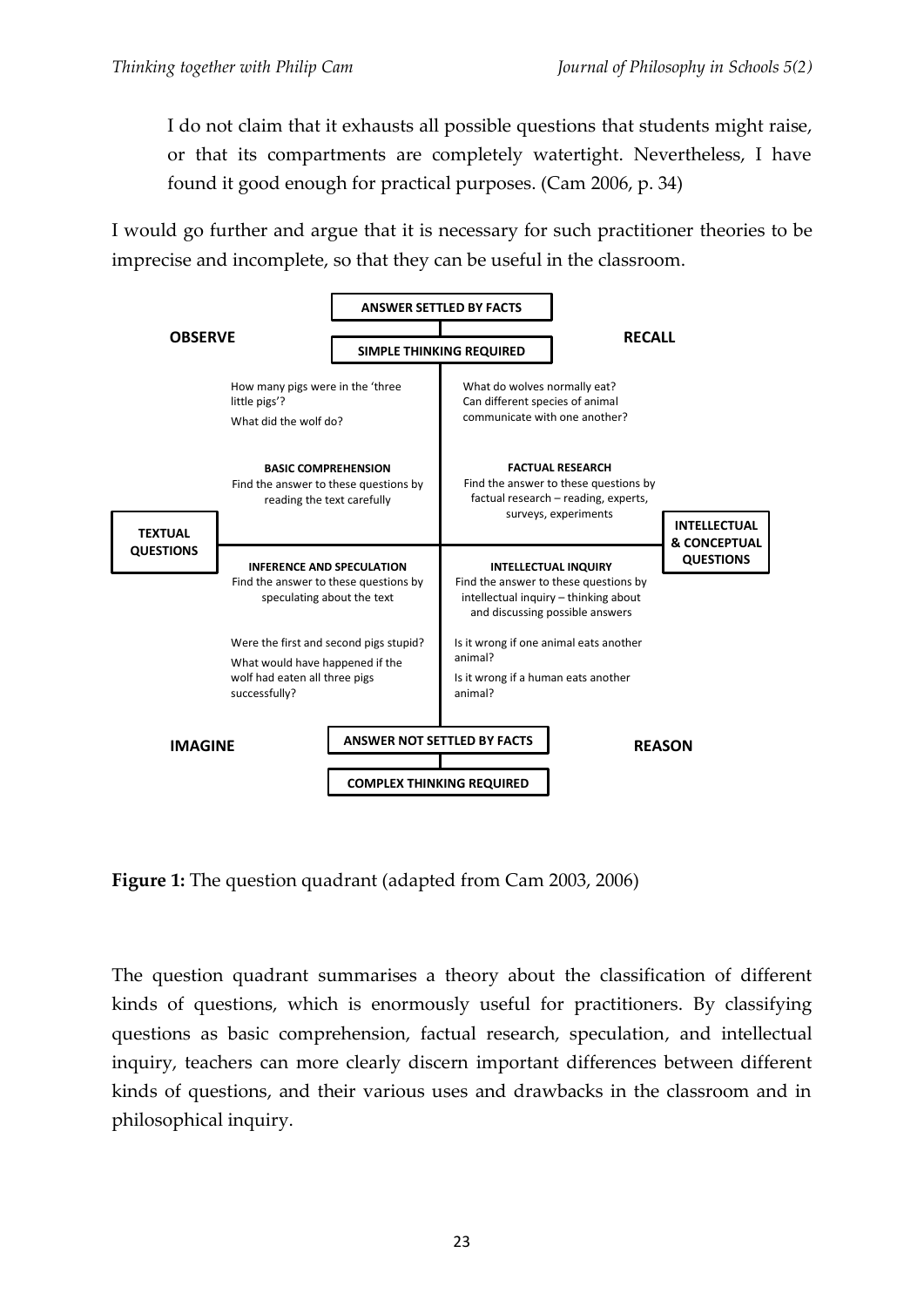The question quadrant is a good example of a practitioner theory because it enables teachers to see and to do things differently. Using this quadrant, teachers are able to understand something complex and contestable that might otherwise remain mysterious. They are able to see the differences which were otherwise not apparent. And the quadrant also helps teachers to do something which they could not do without the theory: they can now ask the intellectual inquiry questions which lead to philosophical inquiry, and they can enable their students to learn how to ask these questions.

## **A guide to assessing thinking**

For the rest of this article I will focus on the practitioner theory which underpins Cam's method for assessing thinking. This practitioner theory has had less attention than Cam's Question Quadrant, and is less well-known, but it is very fruitful and deserves more attention.

Tucked away in the appendix of *Thinking Together* is 'A Guide to Assessment' (Cam 1995, pp. 101-103). The method he presents in this Guide is deceptively simple, and deliciously fruitful, which is ideal for a practitioner theory: We can assess thinking by how frequently students demonstrate the thinking moves associated with philosophy (see Table 1).

| Table 1: Assessing student thinking based on the frequency of thinking moves |  |  |  |
|------------------------------------------------------------------------------|--|--|--|
|------------------------------------------------------------------------------|--|--|--|

|                                         | Rarely | Sometimes | Often | Almost<br>always |
|-----------------------------------------|--------|-----------|-------|------------------|
| Do the students ask fruitful questions? |        |           |       |                  |
| Do they explore alternatives?           |        |           |       |                  |
| Do the students clarify meanings?       |        |           |       |                  |
| Do they give helpful examples?          |        |           |       |                  |
| Do they explore disagreements?          |        |           |       |                  |

The heart of this theory is Cam's insight that any kind of thinking might be assessed via the behaviours that indicate, or are associated with, that thinking. Thinkers *do* certain things like ask questions, clarify meanings and give examples, so we can tell if thinking is occurring based on whether our students are making these thinking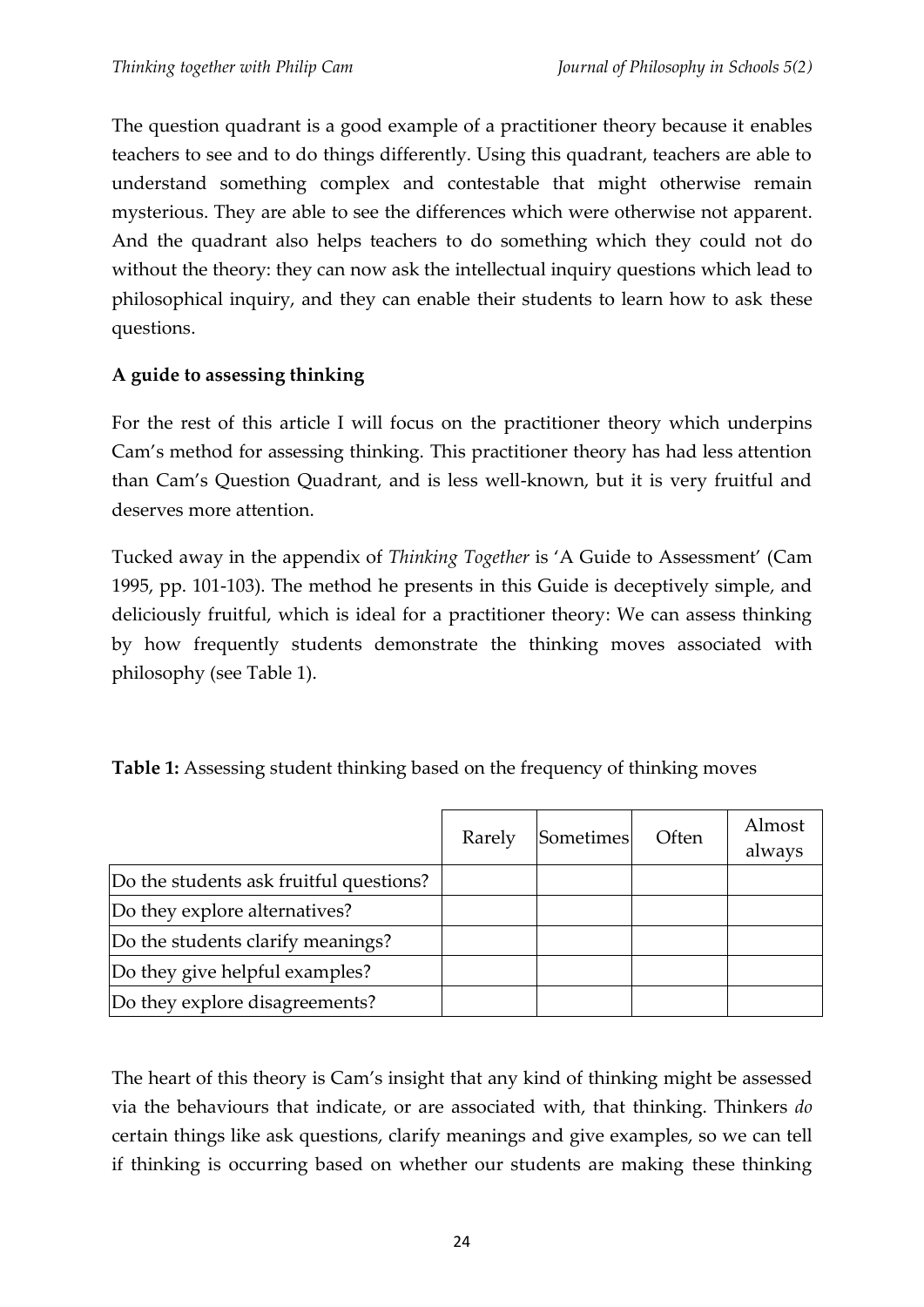moves or performing these thinking behaviours. But the insight Cam offers also offers hidden treasures. There is rich theoretical depth under the surface.

### **Digging out some rich theoretical depth**

Cam's practitioner theory for assessing thinking tacitly captures six important theoretical insights about learning to think, and about discerning thinking:

- 1. *Thinking is an action.* Cam's theory has similarities to Bloom's taxonomy of the cognitive domain (Bloom et al. 1956). Different kinds of thinking are associated with different verbs or different actions, for example, applying involves 'solving', evaluating involves 'ranking'. The thinking moves that Cam describes are a different way to identify the verbs associated with different kinds of thinking and different ways of thinking together.
- 2. *Thinking actions can be described as 'thinking moves'.* Cam's theory also links to other theoretical work in Philosophy for Children, in particular the idea that thinking is expressed in what students say, do and ask: their 'thinking moves'. This idea of 'thinking moves' is suggested in Dewey (1933), and developed by others in the Philosophy for Children tradition who identified and described various philosophical moves (Lipman et al. 1980, pp. 110-128; Lipman 1988, 201-206; 2003, ch8; Splitter & Sharp 1995, 9-10). I sometimes call them thinking behaviours (Golding 2005).
- 3. *To make thinking assessable, we have to make it visible.* Cam's insight was to assess thinking based on what we can see and hear the students doing. Writers like Ritchhart and Perkins express this same insight in a different way: teaching and assessing thinking depends on making that thinking visible (Ritchhart & Perkins 2005; Ritchhart, Church & Morrison 2011). Cam has chosen to make thinking visible by identifying thinking moves. What students say, do and ask is the means of making thinking visible.
- 4. *The heart of assessing thinking is discerning thinking*. Cam's account of assessing thinking is about how you can discern whether thinking is occurring. This is essential for summative assessment, but it is much broader than this. We also need to discern student thinking for any informal assessment, such as observing student thinking or giving formative feedback (Golding 2013b, 2016, 2018).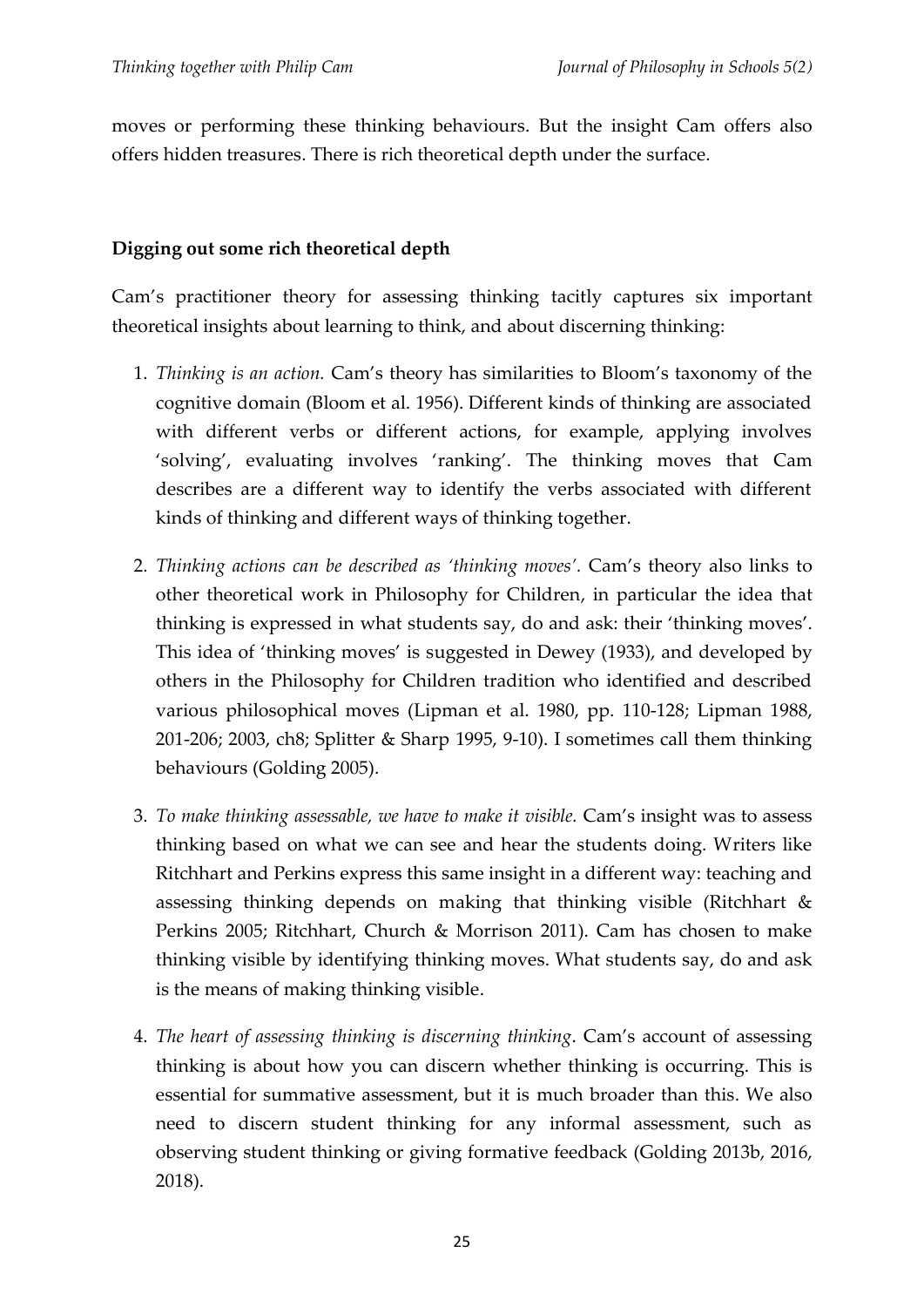- 5. *We should assess whether students are thinking (not merely whether they know how to think).* Cam's practitioner theory also allows us to assess whether student *are* philosophical thinkers, not merely whether they *know how* to do this thinking. This is a similar insight to that expressed in the work on habits of mind (Costa & Kallick 2000) and thinking dispositions (Perkins, Jay & Tishman 1993; Tishman, Jay & Perkins 1993). You are a thinker when you do the thinking. It is not sufficient to know how to think, or merely to have the skill of thinking. For example, mathematical thinking occurs when I solve mathematical problems. If I know how to solve mathematical problems but never attempt these problems, then I am not a mathematical thinker. Cam taps into this insight by assessing thinking based on the frequency of thinking moves. If students rarely ask questions they are not yet questioners. If they frequently do so, they have developed a questioning disposition or a habit of mind of questioning—they *are* questioners.
- 6. *We can discern and assess student thinking based on how frequently they use the thinking moves.* For example, a good questioner frequently asks questions, while a poor questioner rarely does. This captures all of the above five theoretical insights into one, the heart of Cam's practitioner theory for assessing thinking.

I do not suggest that Cam was explicitly influenced by the published theories that are associated with these six insights. Some were not fully formed or published when he was developing *Thinking Together*, though he must have at least been influenced by the work of Lipman. However, I do suggest that he was tapping into the same insights that are the foundations for these other theories, and that this theoretical richness is already tacitly built into Cam's theory.

## **Building on what Cam said about assessing thinking**

Cam's practitioner theory about assessing thinking is useful for practitioners, but it also suggests further ways in which practitioners might assess thinking. By building on Cam's six theoretical insights we can make the practitioner theory even more useful, or to use a different metaphor, we can sharpen Cam's theory. This has been my aim for the past 20 years, subsequent to reading *Thinking Together*, as I have pursued my own inquiry into how to assess thinking. As a result, I developed my own account of thinking moves and milestones (Golding 2009, 2014a), and I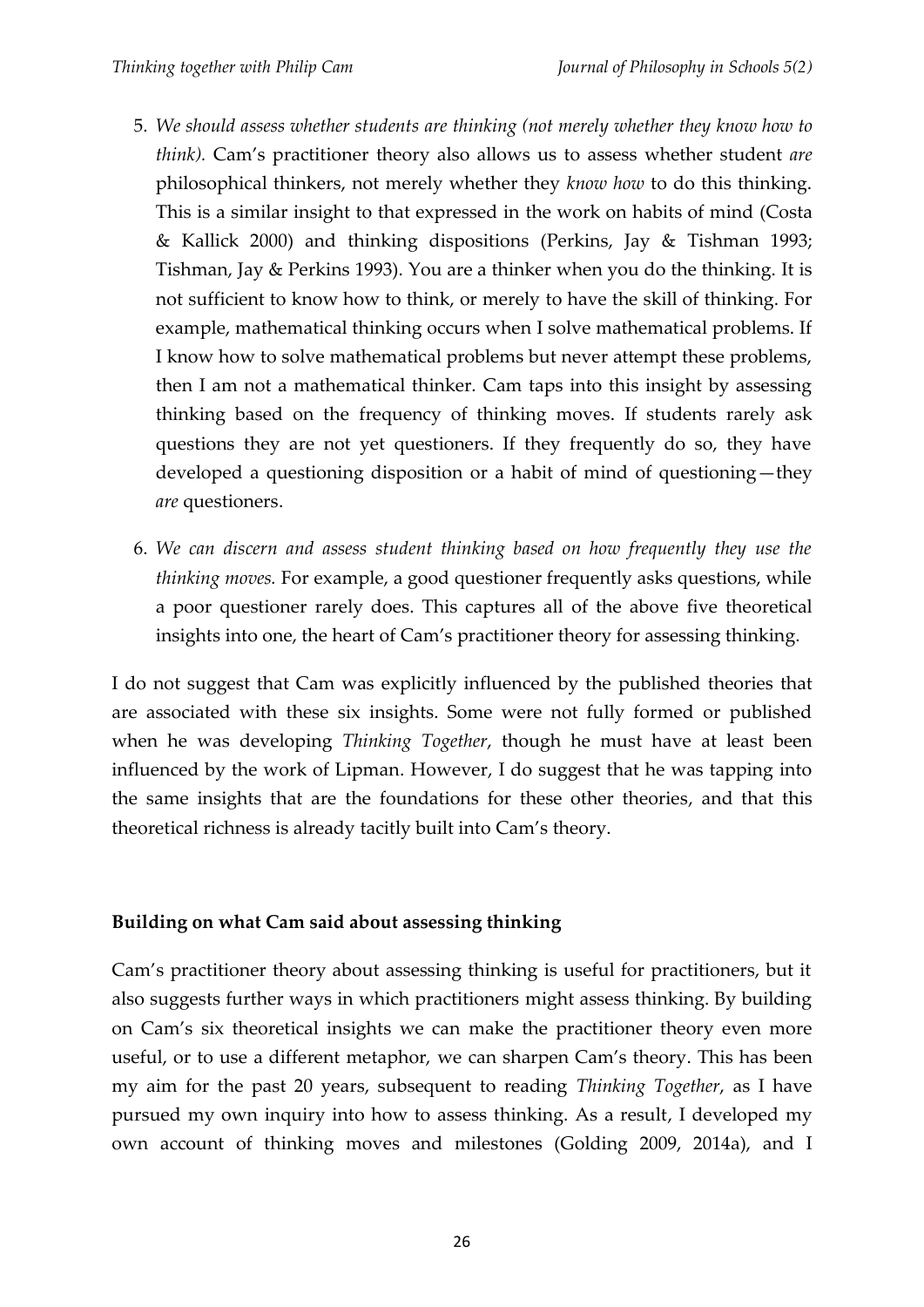summarise my most mature account of assessing thinking in Golding (2013b, 2016, 2018).

Cam shows how we can discern and assess student thinking based on how often students employ different thinking moves. This is based on the insight that we learn to think by engaging in the thinking—the more frequent and habitual, the more we have developed as thinkers. But if we also add further insights about how we learn to think, we can extend Cam's theory of assessing thinking, and so show additional ways in which we might discern and assess student thinking. As well as looking at the frequency of thinking moves, we might also assess thinking based on the complexity of the thinking moves, how flexibly students employ them, or how independently, or even the complexity of the task or issue to which students apply a thinking move.

### *Complexity*

We can assess any particular kind of thinking based on the complexity of the student thinking moves. We know that novice thinking can be very simple, while an experienced thinker might make some very sophisticated thinking moves. For example, a novice at giving reasons might give reasons merely by using the word 'because' followed by a reason (or even 'just because'), while someone more experienced might not only use the word 'because' but also give reasons for and against a position, before weighing them up to make a final judgement.

This criterion is developed by adding insights from theories such as Bloom's taxonomy (1956) and Biggs and Tang's Structure of Observed Learning Outcomes or SOLO (2007, pp. 76-81). Both these theories distinguish different kinds of thinking according to the complexity of the thinking, with more complex thinking being associated with 'higher-order' thinking. Evaluation is 'higher' than merely remembering because it is more complex, and indicates a more sophisticated expression of thinking. Thus, complexity is one way to distinguish 'better' and 'worse' kinds of thinking.

However, although Bloom's taxonomy and SOLO indicate that we can distinguish better and worse thinking according to the complexity of the thinking, this does not allow us to distinguish between better and worse expressions of the *same kind* of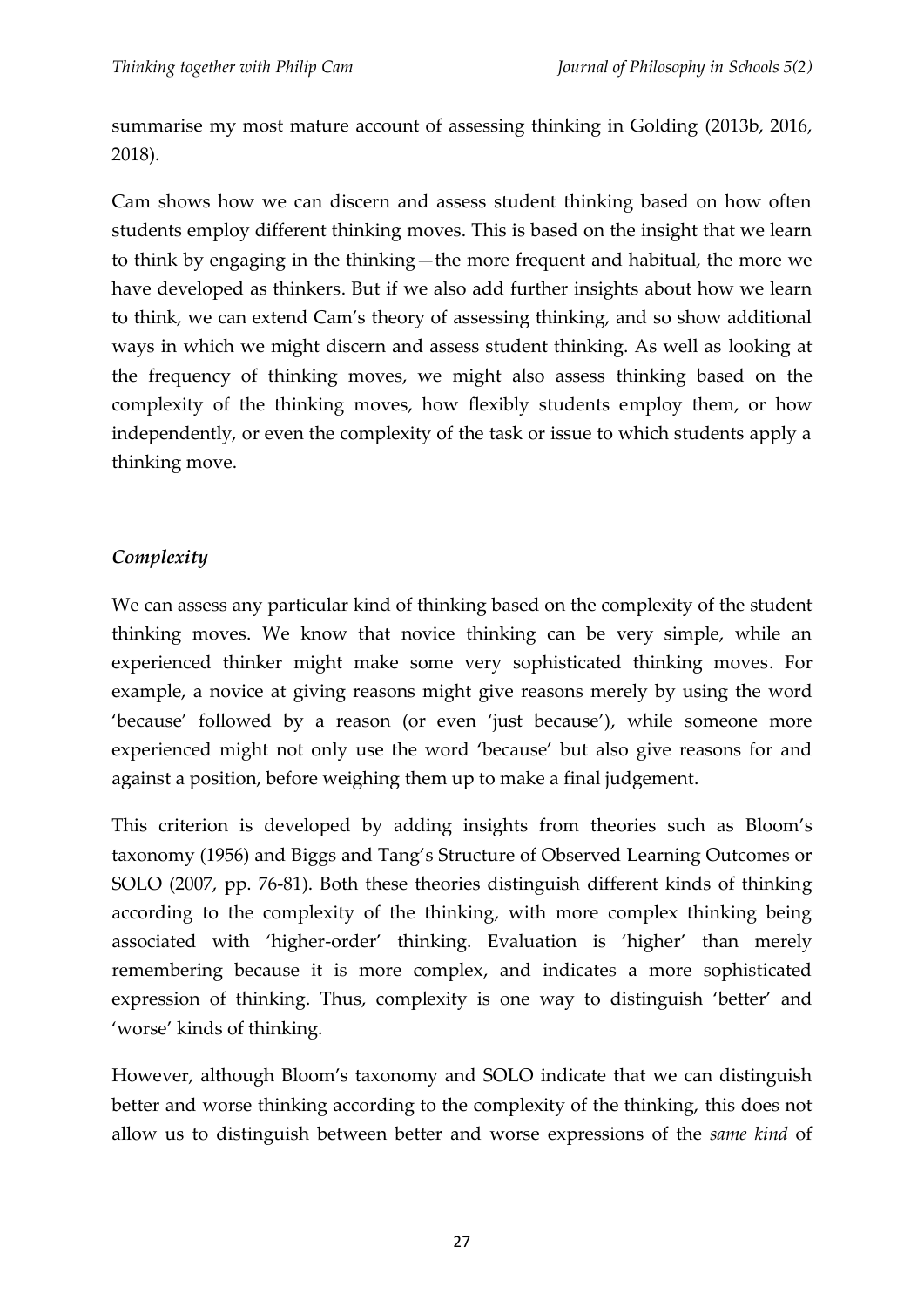thinking. For examples of this we need to turn to theories such as Mezirow's (1991) dimensions of reflective thinking.

Mezirow argues that we can distinguish between better and worse reflective thinking by looking at the sophistication or complexity of what students do. Simple, 'superficial reflection' involves merely making use of existing knowledge. Complex reflection, which he calls 'critical reflection' or 'premise reflection', involves evaluating why we perceive, think, act and feel as we do, and leads to transforming deep-seated beliefs (Mezirow 1991, p. 108).

We can apply Mezirow's (1991) model to any kind of thinking and thus assess, for example, 'building on ideas' by the complexity or sophistication of the thinking moves employed: someone who was poor at building on ideas might simply say 'I agree', while someone who was good at building on ideas might also give examples to illustrate the other idea, as well as identifying the implications.

# *Flexibility*

We can assess any particular kind of thinking based on how flexibly students use the particular thinking moves. A poor thinker follows a process of thinking using inflexible, predetermined patterns regardless of the circumstances, while an experienced thinker is able to improvise new patterns in response to the circumstances. For example, someone who was poor at finding reasons to support a position might mechanically employ the thinking move for agreeing, 'I agree with [name] because [reason]', and this is the only way in which they can give reasons to support a position. However, someone who was more advanced at giving reasons is able to agree in different ways, sometimes inventing new thinking moves when the situation demands. For example, 'I partially agree because …', 'I agree with [idea] because [reason]', 'One reason I agree is ... but a reason I disagree is ...'

This criterion for assessing thinking is based on research about how we develop metacognitive control or regulation of our thinking (e.g. Flavel 1979; Zohar & David 2009), or how we learn to be reflective in our thinking (Perkins 1995). We start as novice thinkers who cannot manage our thinking processes and instead merely react, then we develop some control over our thinking (perhaps by following a prescriptive process which we apply for all situations), until finally we learn to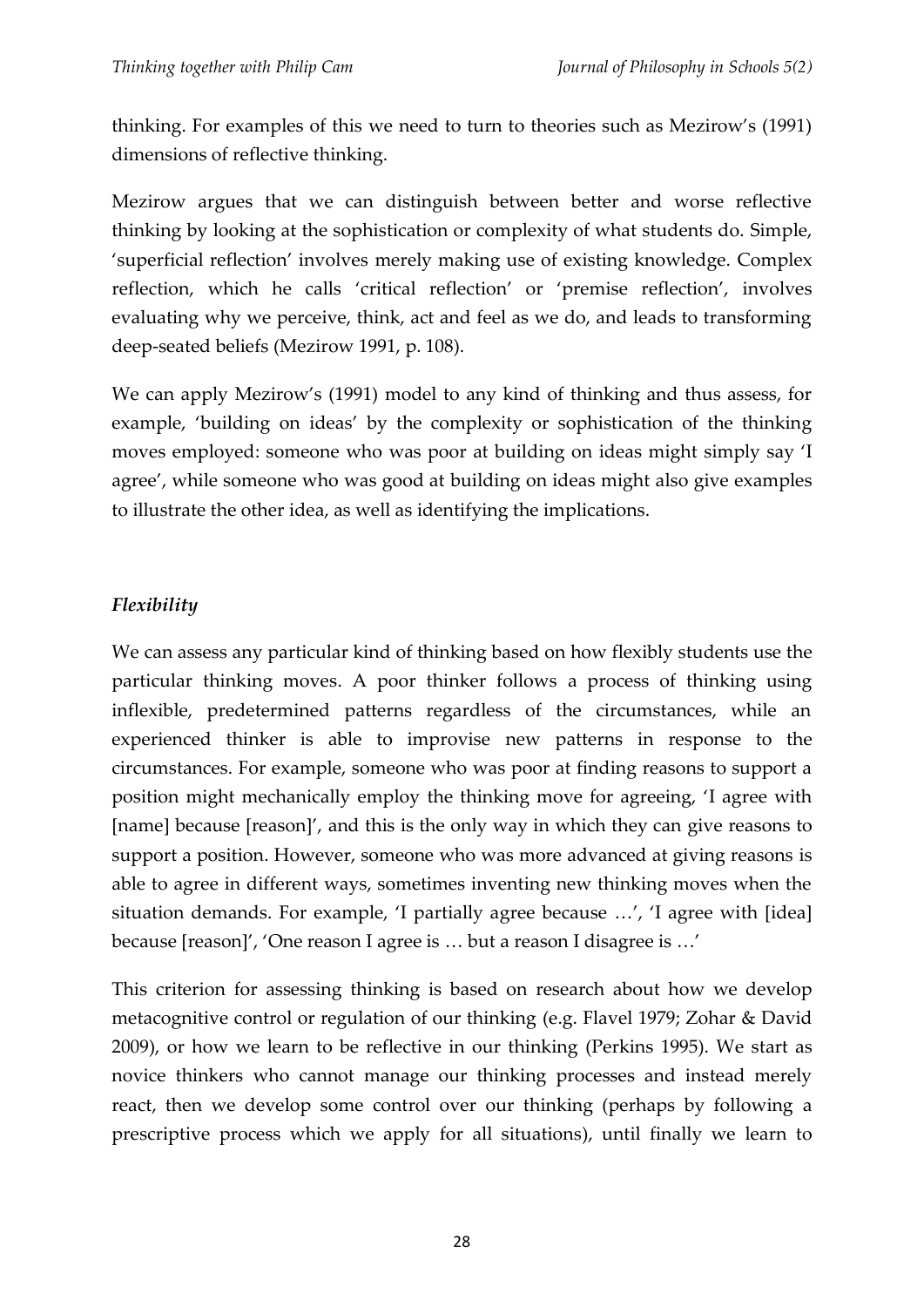monitor and manage our thinking and choose appropriate strategies for each situation.

#### *Independence*

We can assess any particular kind of student thinking based on how independently they use the thinking moves. This criterion is similar to flexibility. A poor thinker can only use a thinking move when they are told to, while an experienced thinker uses it autonomously. A poor thinker has to be told when and how to use a thinking move, while an experienced thinker notices when it might be a good time to use the thinking move, and judges whether and how to use it. For example, someone who is inexperienced at giving examples has to be told, 'Now you need to give an example to illustrate your idea that it is difficult to be a friend. Remember how we give an example? We say 'An example of how it is difficult to be a friend is …' and then you describe an *example* of one time when it was difficult for you to be a friend'. Someone who is experienced at giving examples, on the other hand, would have offered an example of their own accord, unaided and unprompted, and they would do this whenever the situation calls for an illustrative example.

This criterion for discerning or assessing thinking is based on the process of learning to think which Dewey calls 'experimental copying' (1933, ch.14, §1), and which Vygotsky (1978) calls 'internalisation'. The process involves a learner internalising social interactions so they become part of their personal cognitive processes. This is also similar to Ritchhart's (2002) idea of using 'thinking routines' as a means of internalising thinking moves. Thinking routines are very similar to thinking moves. By regularly and frequently (routinely) being asked to use a thinking move like 'An example is …', and by hearing others use this same routine, a student eventually internalises it until it becomes a routine but conscious way for them to think.

#### *Complexity of application*

We can assess any particular kind of student thinking based on the complexity of the task or issue to which they apply their particular thinking moves. A poor thinker can only apply their thinking moves to simple subject matter, while a more experienced thinker can apply it to more complex subject matter. For example, a student who is inexperienced at clarifying and paraphrasing might only be able to paraphrase what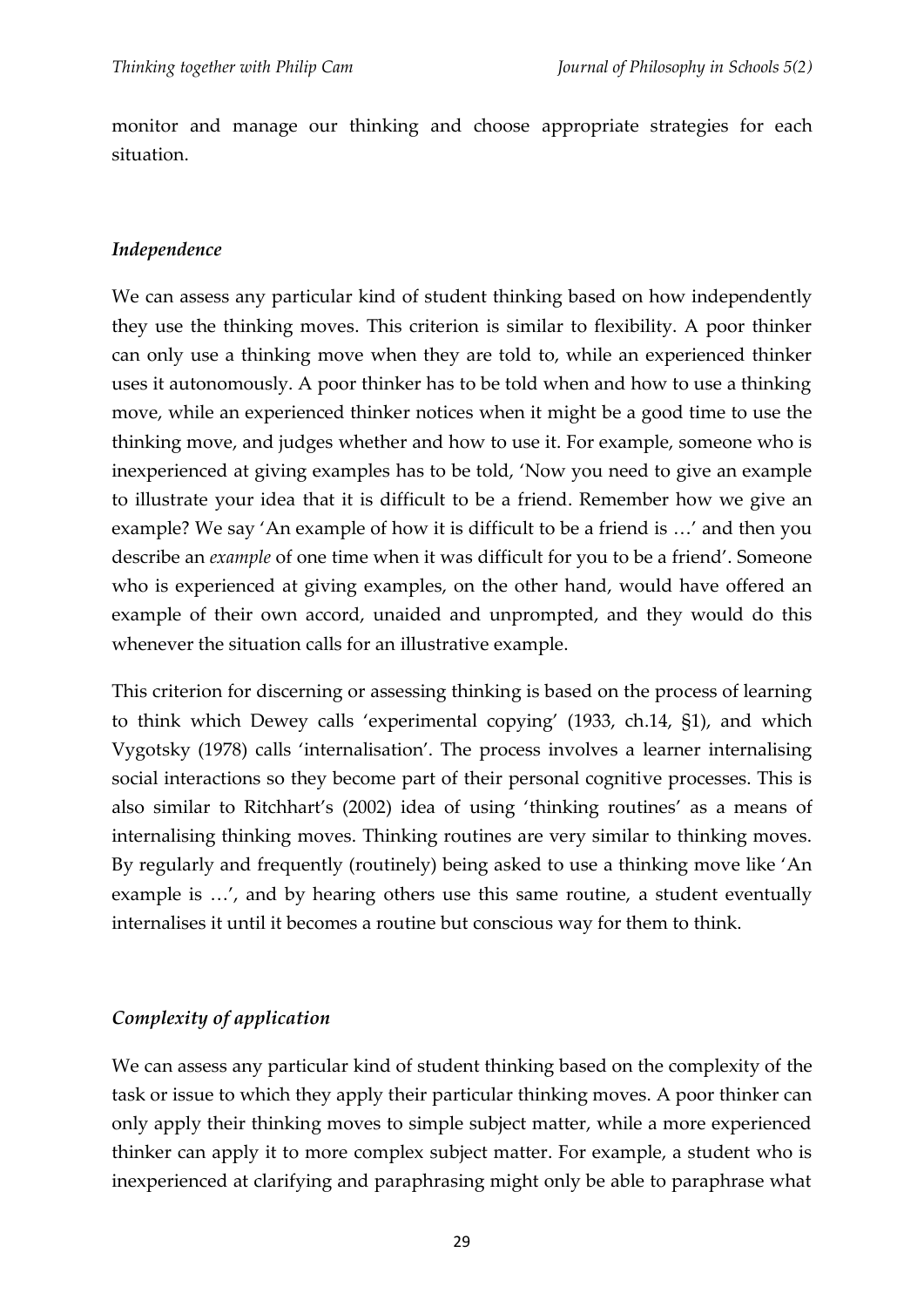someone said to them if it were one sentence or less and about something concrete that they saw or heard. Someone who is more experienced might be able to paraphrase a one-hour discussion about abstract issues into five main themes or arguments.

This criterion for discerning or assessing thinking has its roots in Piaget's (1978) theory of cognitive development. For Piaget, less sophisticated thinking is concrete, and only applied to concrete, observed situations, while more sophisticated thinking is abstract, and can be applied to abstract ideas. We can use Piaget's insight that concrete thinking is less sophisticated than abstract thinking as a criterion to discern or assess particular kinds of thinking, without having to accept Piaget's other claims that there are fixed, age-based stages of thinking.

#### **Conclusion**

My aim in writing this article was to acknowledge the debt I owe to Phil, and to illuminate his contribution, as well as highlighting further work that he has inspired. First, I argued that one of the special contributions Philip Cam makes to Philosophy for Children is his practitioner theories such as the Question Quadrant, which are designed to be handy guides for practitioners. Then, I focussed on his practitioner theory for discerning and assessing thinking. I unpacked some of the theoretical complexity built into the simple idea that we can assess thinking by how frequently students say and do the things that thinkers say and do. I then expanded this practitioner theory, adding in further criteria for assessing thinking besides frequency: We can discern and assess student thinking based on the complexity, flexibility, and independence of their thinking moves, and on the complexity of the subject matter to which they apply their thinking moves. Although I wrote this article, I hope it might be seen as an example of thinking together with Philip Cam.

#### **References**

Biggs, J & Tang, C (2007) *Teaching for quality learning at university.* 3rd edn*.* Open University Press, Berkshire.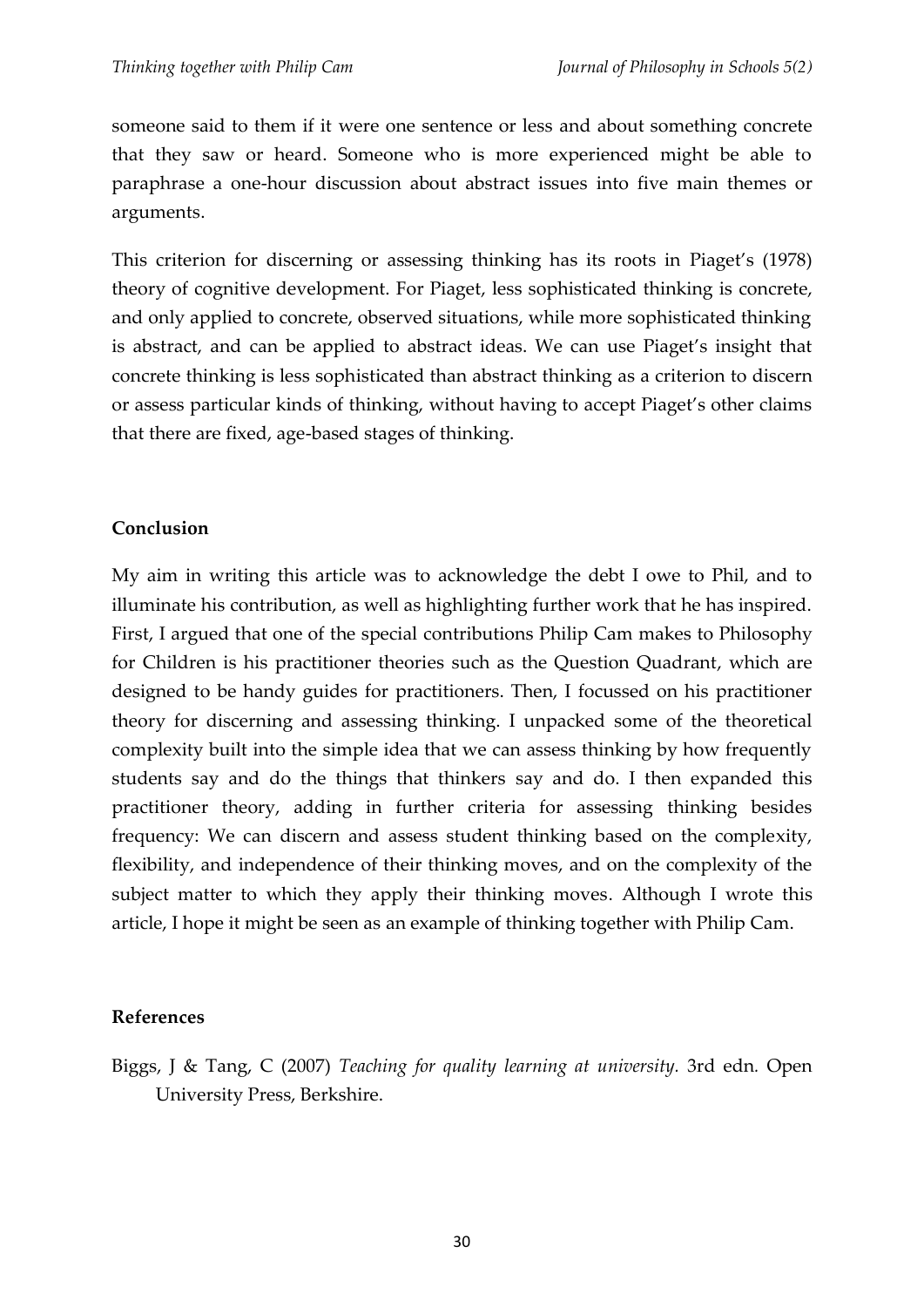- Bloom, BS, Engelhart, MD, Furst, EJ, Hill, WH & Krathwohl, DR (1956) *Taxonomy of educational objectives. Handbook I: Cognitive domain.* David McKay Company, New York, NY.
- Brandon, E (2004) Philosophy as bricolage. In H Carel & D Gamez (eds), *What philosophy is: Contemporary philosophy in action*. Continuum, London, pp. 132- 140.
- Cam, P (1993) *Thinking stories 1: Teacher resource/Activity book*. Hale & Iremonger, Sydney.
- Cam, P (1994) *Thinking stories 2: Teacher resource/Activity book*. Hale & Iremonger, Sydney.
- Cam, P (1995) *Thinking together: Philosophical inquiry for the classroom*. Hale & Iremonger, Sydney.
- Cam, P (1997) *Thinking stories 3: Teacher resource/Activity book*. Hale & Iremonger, Sydney.
- Cam, P (2002) Fact, value and philosophy education. *Critical & Creative Thinking*, 10(1), pp. 21-28.
- Cam, P (2003) The question quadrant. *Critical & Creative Thinking*, 11(2), pp. 61-64.
- Cam, P (2006) *Twenty thinking tools*. ACER, Melbourne, Vic.
- Cam, P (2009) Educating for democracy. *Diogenes*, 56(4), pp. 37-48.
- Cam, P (2010) Philosophy, dialogue and difference. In DRJ Macer & S Saad-Zoy (eds), *Asian-Arab philosophical dialogues on globalization, democracy and human rights*. UNESCO, Bangkok, pp. 21-28.
- D'Agostino, F (2007) Original position. In E Zalta (ed), *Stanford encyclopedia of philosophy* (Winter 2007). Available from [https://stanford.library.sydney.edu.au/archives/win2007/entries/original](https://stanford.library.sydney.edu.au/archives/win2007/entries/original-position/)[position/](https://stanford.library.sydney.edu.au/archives/win2007/entries/original-position/)
- Dewey, J (1933) *How we think*. DC Heath, New York, NY.
- Dewey, J (1938/1986) *Logic: The theory of inquiry*. In JA Boydston (ed), *The later works 1925-53, John Dewey, Vol. 12*. Southern Illinois University Press, Carbondale, IL.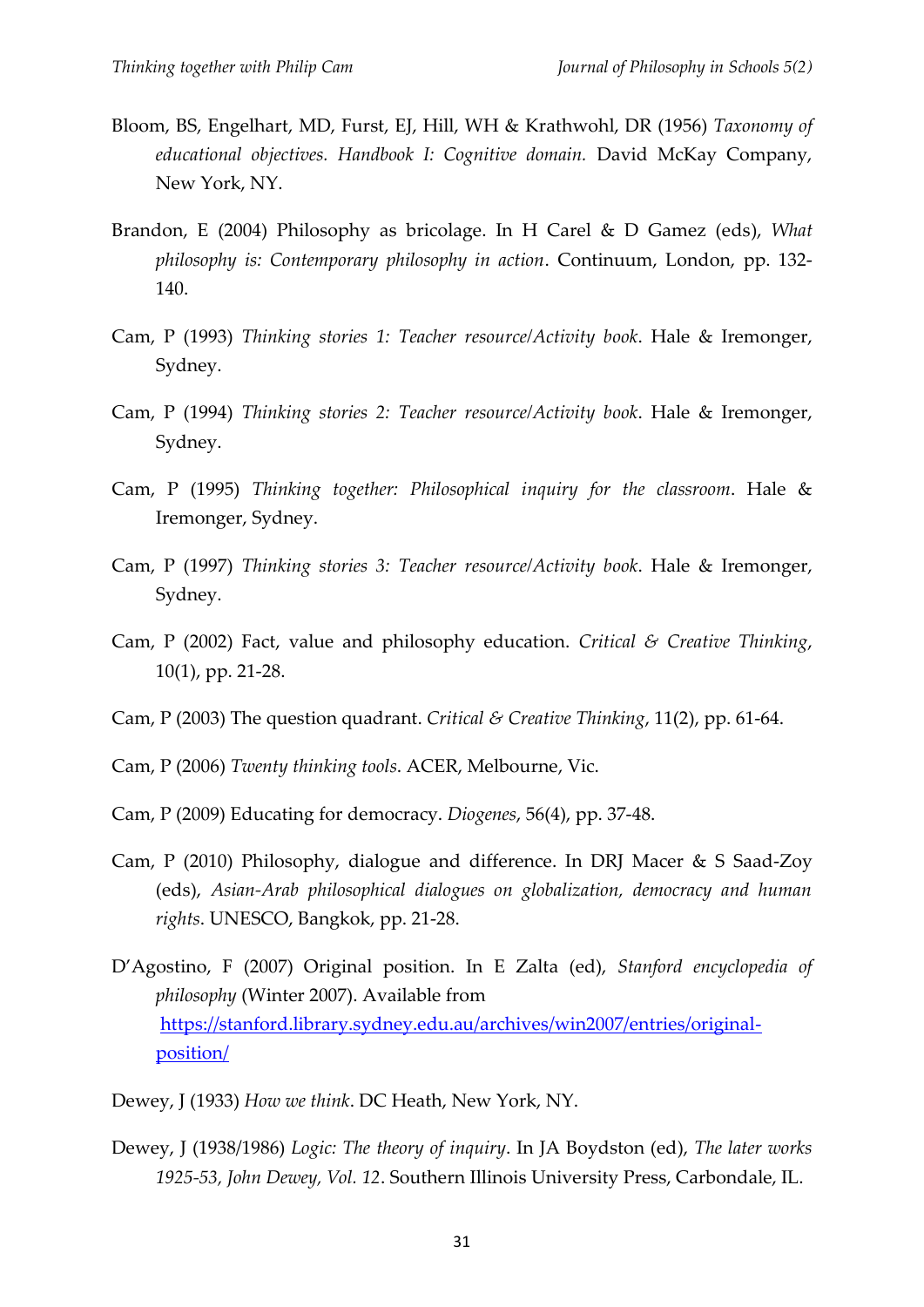- Costa, A & Kallick, B (2000) *Habits of mind. Books 1-4*. Association for Supervision and Curriculum Development, Alexandria, VA.
- Flavell, JH (1979) Metacognition and cognitive monitoring. *American Psychologist*, 34(10), pp. 906-911.
- Golding, C (2002) *Connecting concepts: Thinking activities for students*. ACER, Melbourne.
- Golding, C (2005) *Developing a thinking classroom: A workbook for professional learning teams*. Hawker Brownlow Education, Melbourne, Vic.
- Golding, C (2007) Types of philosophical questions. *Critical & Creative Thinking*, 15(1). pp. 36-48.
- Golding, C (2009) That's a better idea! *Childhood and Philosophy*, 5(10), pp. 223-269.
- Golding, C (2010) 'That's a better idea!' Philosophical progress in Philosophy for Children. Unpublished PhD thesis, University of Melbourne.
- Golding, C (2013a) The teacher as guide: A conception of the inquiry teacher. *Educational Philosophy and Theory*, 45(1), pp. 91-110.
- Golding, C (2013b) Assessing thinking: Designing assessment tasks. Paper presented at the *16th International Conference on Thinking*, Wellington, Auckland, 21-25 January.
- Golding, C (2014a) A handy account of Philosophy in Schools. *Journal of Philosophy in Schools*, 1(1), pp. 68-88.
- Golding, C (2014b) Engaging with thinking: A confusion between pedagogical and explanatory theories of thinking. Paper presented at the *Philosophy of Education Society of Australasia* conference, Hamilton, New Zealand, 22-25 November.
- Golding, C (2016) Assessing thinking in Philosophy for Children: A practical session. *Federation of Australasian Philosophy Schools Associations Conference*, Wellington, New Zealand, 18-19 April.
- Golding, C (2018) Discerning student thinking. *Teaching in Higher Education,* online first, pp. 1-15.
- Goodman, N (1978) *Ways of worldmaking*. Hackett, Indianapolis, IN.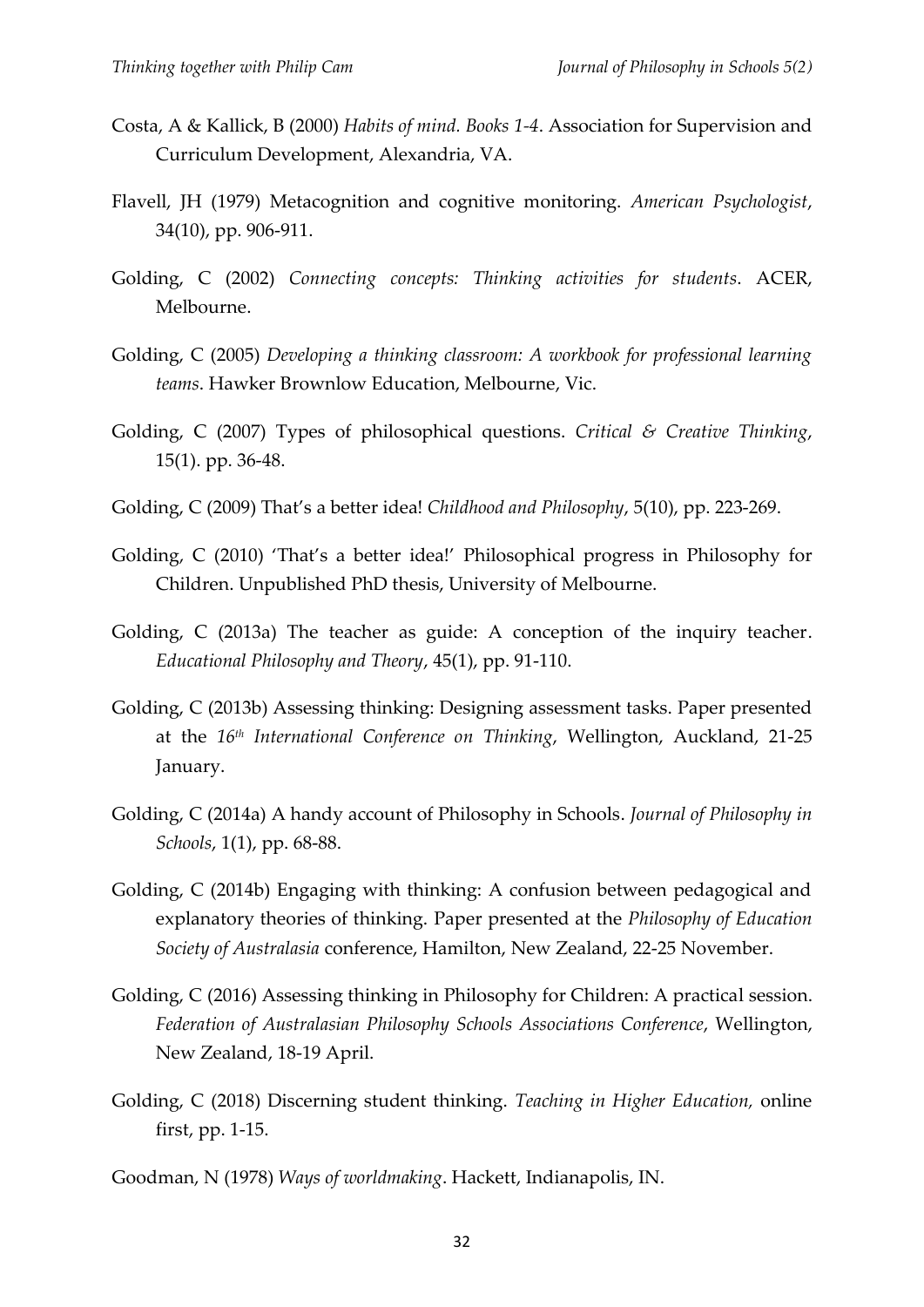Kekes, J (1980) *The nature of philosophy*. Rowman & Littlefield, Ottawa.

Levi-Strauss, C (1966) *The savage mind*. University of Chicago Press, Chicago, IL.

Lipman, M (1982) *Harry Stottlemeier's discovery*. 2nd edn. IAPC, NJ.

- Lipman, M (1988) *Philosophy goes to school*. Temple University Press, Philadelphia, PA.
- Lipman, M (2003) *Thinking in education*. 2nd edn. Cambridge University Press, New York, NY.
- Lipman, M, Sharp, AM & Oscanyan, F (1980) *Philosophy in the classroom*. 2nd edn. Temple University Press, Philadelphia, PA.
- Mezirow, J (1991) *Transformative dimensions of adult learning.* Jossey-Bass, San Francisco, CA.
- Perkins, D (1995) *Outsmarting IQ*. Free Press, New York, NY.
- Perkins, D, Jay, E & Tishman, S (1993) Beyond abilities: A dispositional theory of thinking. *The Merrill-Palmer Quarterly*, 39(1), pp. 1-21.
- Piaget, J (1978) *The development of thought.* (A Rosin, trans.) Blackwell, Oxford.
- Ritchhart, R (2002) *Intellectual character: What it is, why it matters, and how to get it*. Jossey-Bass, San Francisco, CA.
- Ritchhart, R & Perkins, D (2005) Learning to think: The challenges of teaching thinking. In K Holyoak & R Morrison (eds), *The Cambridge handbook of thinking and reasoning*. Cambridge University Press, New York, NY, pp. 775-802.
- Ritchhart, R, Church, M & Morrison, K (2011) *Making thinking visible*. Jossey-Bass, San Fransisco, CA.
- Schön, D (1983) *The reflective practitioner*. Basic Books, New York, NY.
- Splitter, L & Sharp, AM (1995) *Teaching for better thinking*. ACER, Melbourne, Vic.
- Thomas, G (2007) *Education and theory*. Open University Press, New York, NY.
- Tishman, S, Jay, E & Perkins, D (1993) Teaching thinking dispositions: From transmission to enculturation. *Theory into Practice*, 32(3), pp. 147-153.